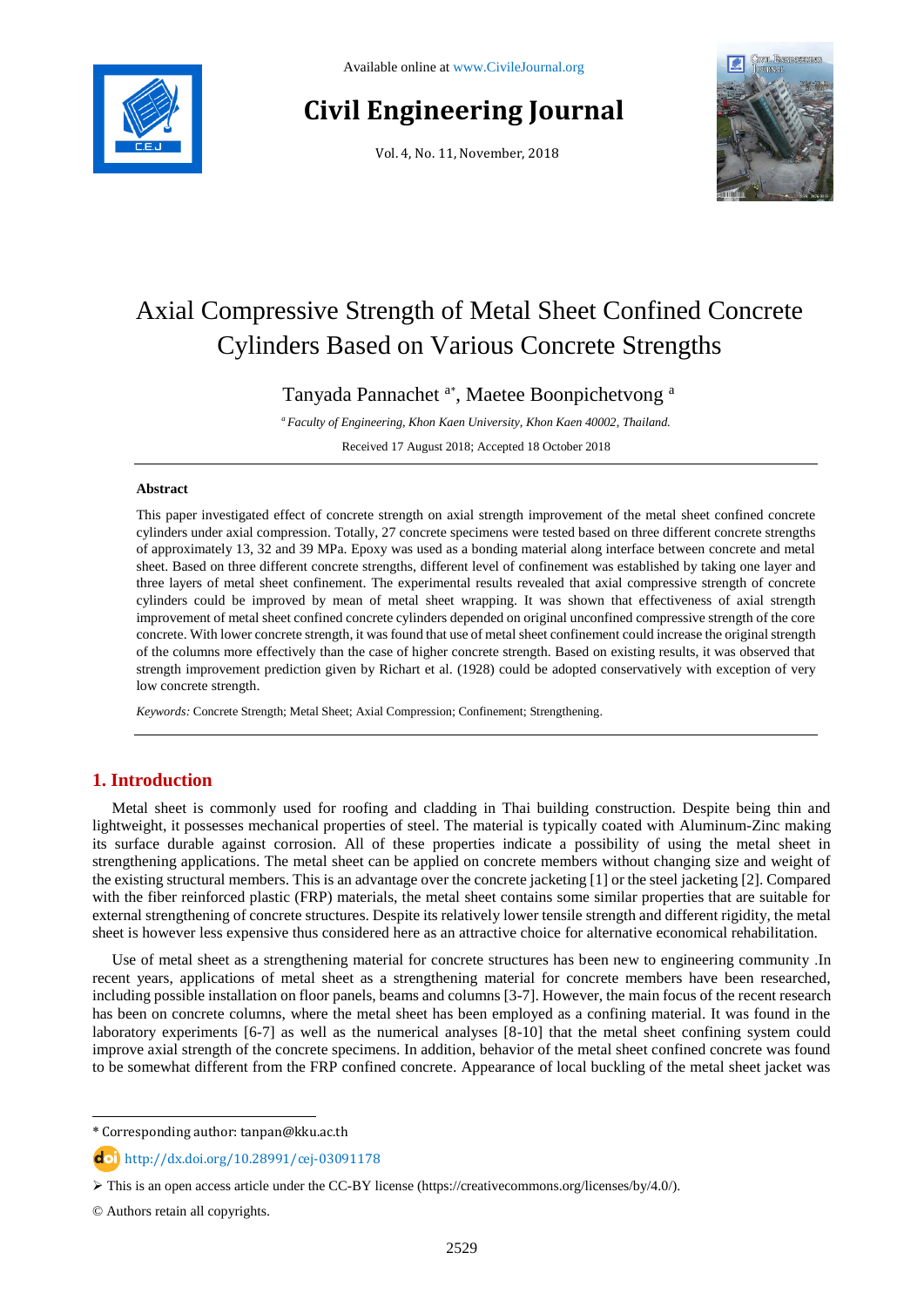shown, implying that the jacket resisted tension in the hoop direction (known as confinement effect) and also resisted compression in the axial loading direction along with the concrete core.

Although one could see possibility of using metal sheet to strengthen concrete columns, there have still been some questions regarding parameters relating strength increase of the metal sheet confining system. It has been expected that axial behavior of the metal sheet confined concrete would depend on various factors that also affect corresponding design equations. Results from many studies have indicated that the behavior of the FRP confined concrete depended on fiber type, resin type, fiber orientation, fiber thickness, number of applied layers, cross section shape, concrete strength, and etc. [11-14]. However, only two factors have so far been investigated for the metal sheet confined concrete, i.e. number of applied layers and specimen shapes. It was reported in [6-10] that adding more layers of metal sheet confinement improved axial capacity of the concrete specimens. Regarding the shape of the specimens [15], it was found that circular cross section was the most effective in getting confined by metal sheet. For other shapes, concrete specimens of a smaller aspect ratio were found to be more effective under confinement than those of a larger aspect ratio. Besides these two factors, there are yet many other factors to be explored, such as effect of involving material properties, specimen size effect, or confinement patterns. For this study, we aim to investigate effect of core concrete strength on axial behavior of metal sheet confined concrete. It is interesting to see how the system works for various concrete strengths. Discussion on this matter for the metal sheet confined concrete has never been mentioned in any articles before.

Up till present, there have been a very limited number of research works regarding effect of concrete strength on behavior of metal sheet confined concrete. Some available are of FRP confined concrete. For example, in 2007, there was one investigation on axial compressive behavior of concrete cylinders with six different concrete strengths 47-107 MPa confined with E-glass/epoxy FRP (GFRP) jackets [16]. The results revealed that GFRP confinement improved performance of the unconfined specimens, in terms of both compressive strength and ductility. However, it was found that effect of confinement reduced for higher strength concrete. It was reported in [17] from their experimental results that, for high strength 55-100 MPa and ultra-high strength >100 MPa concrete specimens, highly ductile behaviors were exhibited when confined with the FRP. As the concrete strength increased, axial performance of the confined specimens decreased. The result from [17] was one of the other information used in a newly proposed model [18], applicable to both FRP-confined concrete with concrete strengths up to 120 MPa. Another model was proposed using database from various sources, covering specimens with different concrete strengths between 6.2-169.7 MPa [19]. For higher strength concrete, smaller hoop rupture strain of the FRP shell was observed.

Since the scope of this study is not for high strength concrete but rather normal strength concrete, the concrete strengths in this study were selected up to 40 MPa. This was to be practical since our original goal of using metal sheet confinement system is for strengthening small building structures. In this study, standard cylinders with three concrete strengths, confined with one and three layers of metal sheet, were tested. The experimental results were then discussed, in comparison to the finite element results [15] regarding correlation between the concrete strength and the axial behaviors. Finally, the results were plotted in a normalized relationship and compared to the strength prediction equation by Richart et al.(1928) [20] to see if it could be applicable to the metal sheet confinement system.

# **2. Experimental Study**

The test specimens in this study were cylindrical and were of the size  $\phi$ 15  $\times$  30 cm. Since effect of core concrete strength on behavior of metal sheet confined specimens was to be explored, three different core concrete strengths were selected and correspondingly categorized into three groups. As shown in Table 1, the specimens in Group A, B, C were made from three different concrete strengths, which were described in this paper as "lowest strength", "middle strength", and "highest strength" concrete, respectively. Proportions of three concrete batches were designed to reach three specified compressive strengths following ACI Standard 211.1 [21]. The plain concrete specimens were cured for 28 days. The samples from each batch were collected for the standard compression test at 28 days. The specimens were cleaned and left until their surfaces were completely dry before being wrapped by metal sheet. Installation of each metal sheet layer required an overlap length to be one-fourth of the specimen's perimeter. Epoxy resin was applied as a bonding material. The jacketed specimens were left for 7 days to let the resin set before testing.

**Table 1. Axial compressive strength of concrete following ASTM C39-12 [22]**

| <b>Specimen Group</b> | <b>Designation</b> | Concrete strength $(f'_c)$ [MPa] |
|-----------------------|--------------------|----------------------------------|
|                       | Lowest strength    | 12.7                             |
| R                     | Middle strength    | 32.2                             |
|                       | Highest strength   | 39.1                             |

To study behavior of confined concrete, Zinc-Alum metal sheet was selected as a confining material. The thickness of each sheet was 0.25 mm. According to the test ASTM E8/E8M-11 [23], the yield stress and the tensile strength of the sheet were 550 and 760 MPa, respectively. Two-part adhesive, based on combination of epoxy resins and special fillers, was used as a bonding material between the metal sheet and the specimen's surface. Thickness of each adhesive layer was controlled to be uniform.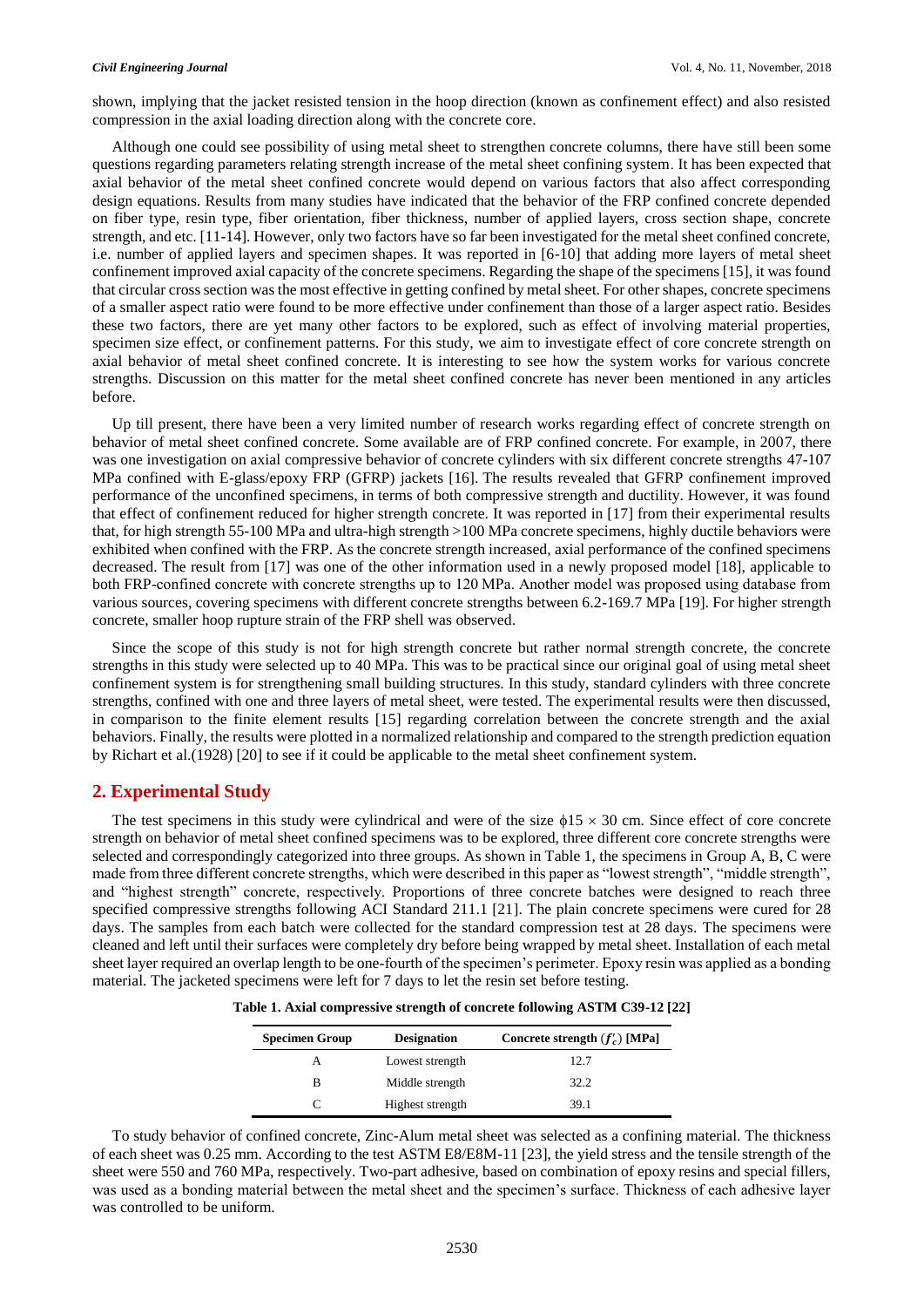In each group, nine concrete specimens having the same concrete strength were prepared; three of which were unconfined, another three were wrapped with one layer of metal sheet, and another three were wrapped with three layers of metal sheet. In summary, the total 27 specimens were prepared for the test. Ending spaces of 5-mm each were left at the uppermost and the lowermost parts of the confined specimens to make sure that the loading was not directly applied on the metal sheet jacket, as shown in Figure 1.



**Figure 1. Size of the confined specimens**

The experimental set up for the test is shown in Figure 2. Each specimen was placed in the universal testing machine. Two linear variable differential transducers (LVDT) were installed in the middle part of the specimen using the compressometer, for evaluating axial deformation of the specimen during the compression loading. The gauge length was set to be 20 cm. At the middle of the height, another LDVT was aligned horizontally to measure lateral expansion and a strain gauge was attached to measure lateral deformation in the circumferential (hoop) direction.





**Figure 2. The experimental set up**

# **3. Laboratory Results**

#### **3.1. Axial Compressive Strength of Confined Columns**

From the laboratory experiment, the axial compressive strengths of the specimens in each group are collected in Table 2. It could be seen that the metal sheet confinement system could improve strength of all the unconfined specimens, from 1.4 to 2.5 times the unconfined strength. The level of improvement depended on the applied layers of metal sheet; the more layers provided higher axial compressive strength of the specimens. However, the strength increases were not exactly in a linear relation to the number of applied layers.

Axial compressive strength of the core concrete was found to be a factor influencing compressive strength increase of the specimens. The results of axial strength increase as compared with the unconfined specimens are also shown in Table 2. The lowest percentage of the strength increase was obtained in Group C specimens with one layer of confinement, and the highest percentage of the strength increase was obtained in Group A specimens with three layers of confinement. It was observed that the specimens with higher core concrete strength tended to provide lower strength increase than the specimens with lower core concrete strengths. With one-layer confinement, the axial strength of the concrete specimens in Group A was 48.4% improved, whereas the specimens in Group B and C showed 45.7% and 37.1% respectively. Similarly, the strength increase of the three-layer confined concrete gave the same trend; axial strength of the specimens in Group A could be improved to 153% of the confined concrete, whereas the specimens in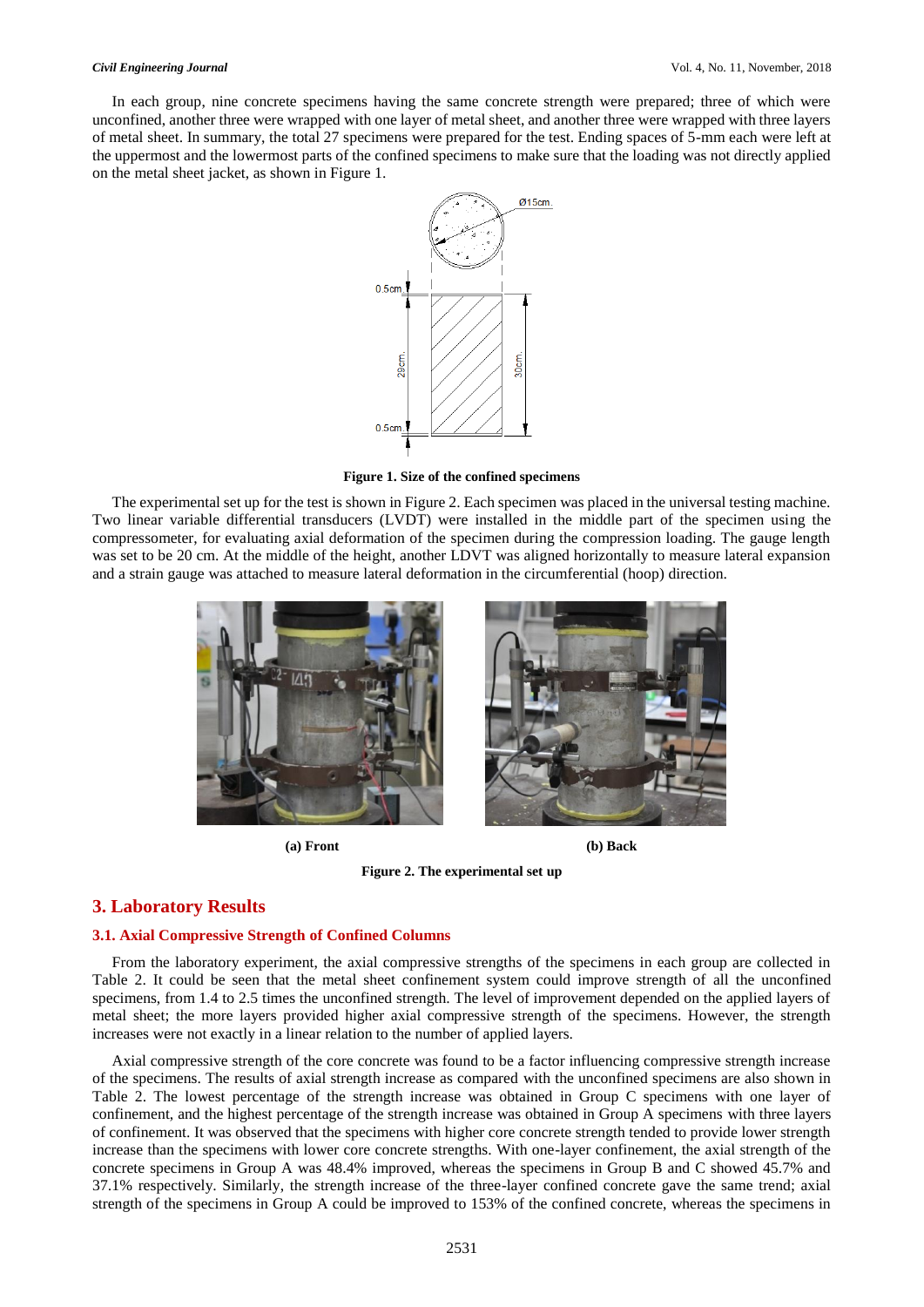Group B and C could be improved to 106.8 % and 91% respectively. With the same volume of confinement, the metal sheet confinement system was found to be less effective in enhancing axial capacity of the specimens with a higher core concrete strength. It could be mentioned that samples with lower concrete strength were more sensitive to confinement provided by metal sheet wrapping than the samples with higher concrete strength. Figure 3a and 3b show two illustrative comparisons of all the specimens, in terms of the axial strength and the axial strength increase, respectively.

| <b>Specimen</b><br>Group | <b>Axial Compressive Strength (MPa)</b> |                  | Axial Strength Increase (%) |                  |                  |
|--------------------------|-----------------------------------------|------------------|-----------------------------|------------------|------------------|
|                          | <b>Unconfined</b>                       | 1-layer confined | 3-layer confined            | 1-layer confined | 3-laver confined |
| A                        | 12.7                                    | 18.8             | 32.1                        | 48.4             | 153.1            |
| B                        | 32.2                                    | 46.9             | 66.5                        | 45.7             | 106.8            |
|                          | 39.1                                    | 53.6             | 74.7                        | 37.1             | 91.0             |

**Table 2. Axial compressive strength of the specimens in each group**



**Figure 3. a) Axial strength and b) Axial strength increase of the metal sheet confined specimens in comparison with the unconfined specimens**

## **3.2. Stress-Strain Relations**

Figure 4 shows plots of axial compressive stress versus hoop strain and axial strain for each group of the specimens. It should be noted that a positive value of the axial strain is referred to shortening of the specimen in the axial direction, while a negative value of the hoop strain is referred to the lateral (circumferential) expansion. The curves show both types of relationships using two sides of the x-axis.

From Figure 4 two factors influencing axial compressive behavior of the metal sheet confinement system could be observed; the first was the number of confinement layer and the second was strength of the concrete core. It could be seen that confining the specimens with more metal sheet layers provided significant effect on axial compressive behavior of the specimens. The curves might be seen as bilinear shapes. For unconfined specimens, a descending branch was observed. As for more confined specimens, the branch was gradually changed to be ascending instead. Our experimental results confirmed the similar behaviors reported in previous studies for specimens with circular cross sections [6, 8, 15]. However, in Figure 4 we could notice the descending branch in the unconfined specimens in Group A, but not clearly in Group B and Group C, which might be due to our experimental limitation. Although we had problems tracing the tail of the response of the unconfined specimens in Group B and C, it could be seen that the response of the specimens with higher confinement level had tendency to change to more ascending tails eventually. All the three-layer confined specimens (from all the three groups) revealed hardening behaviors at the later stage of loading.

Comparing between Figure 4a, 4b and 4c, it could be seen that specimens of different core concrete strengths revealed different axial compressive behaviors for both unconfined and confined samples. The specimens with a higher core concrete strength showed higher stiffnesses in both axial and radial directions at the earlier stage of loading. At this early stage, stiffness of the confined and unconfined specimens with the same concrete strength were similar and did not alter upon increasing number of metal sheet layers. Obviously, the system showed the improved behavior due to passive confinement, where differences between the confined and unconfined specimens were exhibited at a slightly later stage.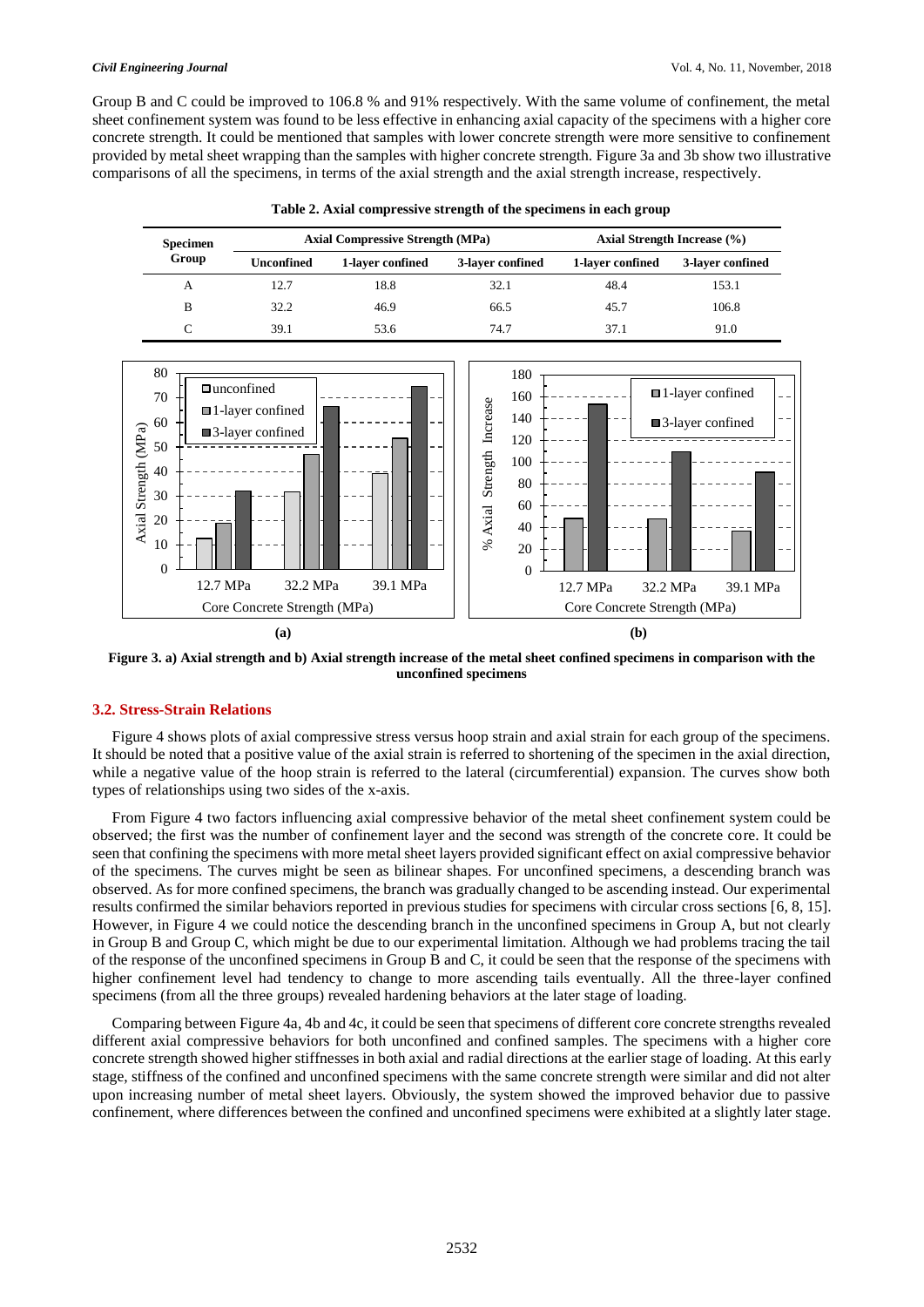

**Figure 4. Stress-strain relationship of the specimens for different concrete strength**

Figure 5, plots of normalized axial stress to axial strength (peak stress) versus hoop strain and axial strain are illustrated. Some common relations among specimens containing different peak stresses were observed. It was shown that the relations at the hoop direction for the specimens in all groups were very close for the same level of confinement, although it could be seen that the lower strength specimens expanded slightly more. For the axial direction, relations obtained from the specimens in Group B and Group C were similar, while the specimens in Group A gave considerably different relations that seem to diverge when adding more layers of confinement.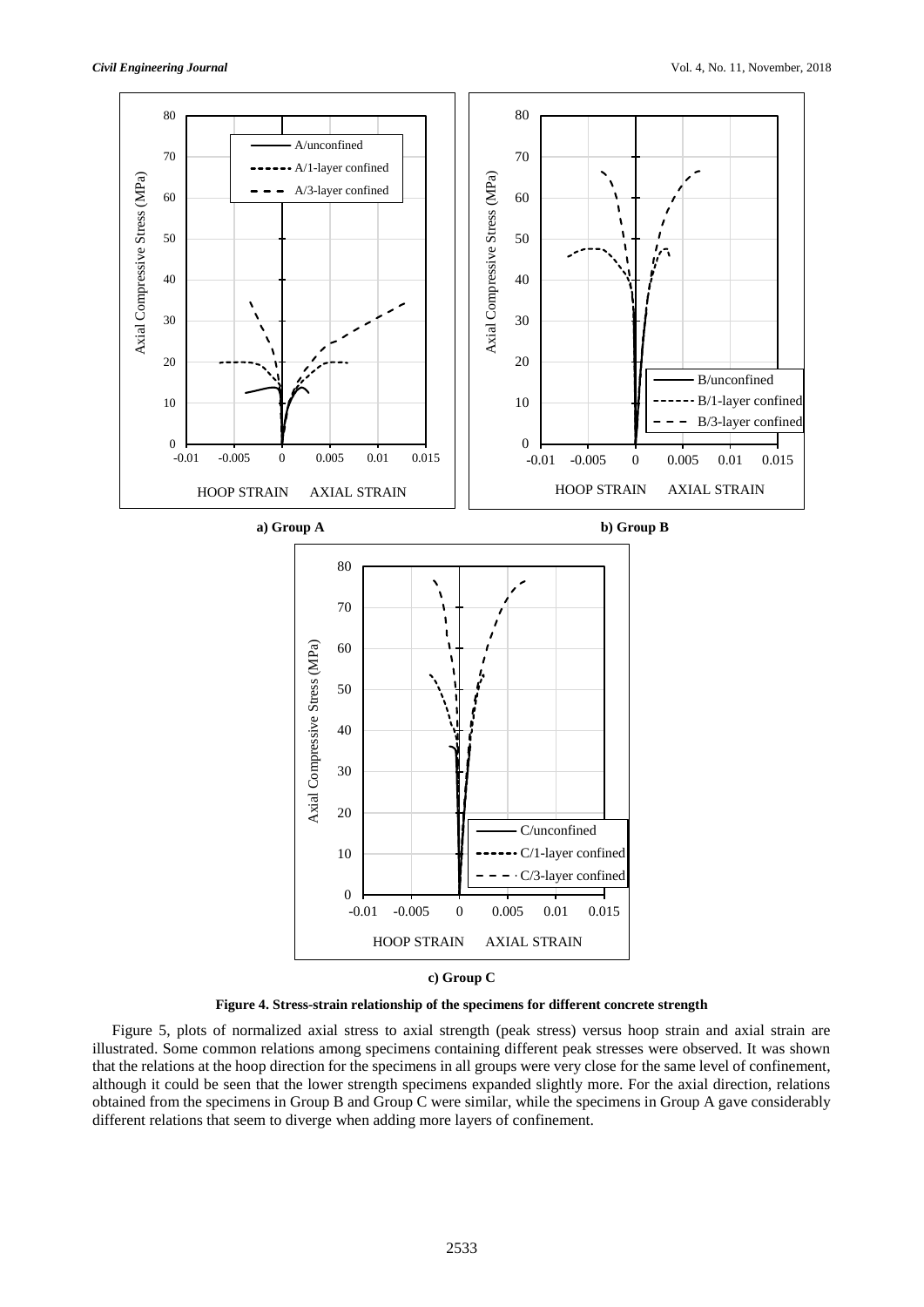

#### **(c) Three-layer confined**



### **3.3. Failure Patterns**

Failure patterns of all the test specimens were shown in Figure 6. Most of the confined specimens in Group A, B and C failed rather immediately by fracture of the metal sheet. The fracture occurred abruptly along the axial direction when the confined specimens reached their ultimate capacities. However, some snapping sounds were still heard before the fracture.

It was previously reported in some of our experiments that two types of failure could be found for the metal sheet confined concrete; the first type was the metal sheet fracture and the second type was the metal sheet opening (delamination at the overlapped part). The failure patterns found in this set of experiment were of the first type for most of the confined specimens, except for two specimens; one out of three specimens in Group A with one layer of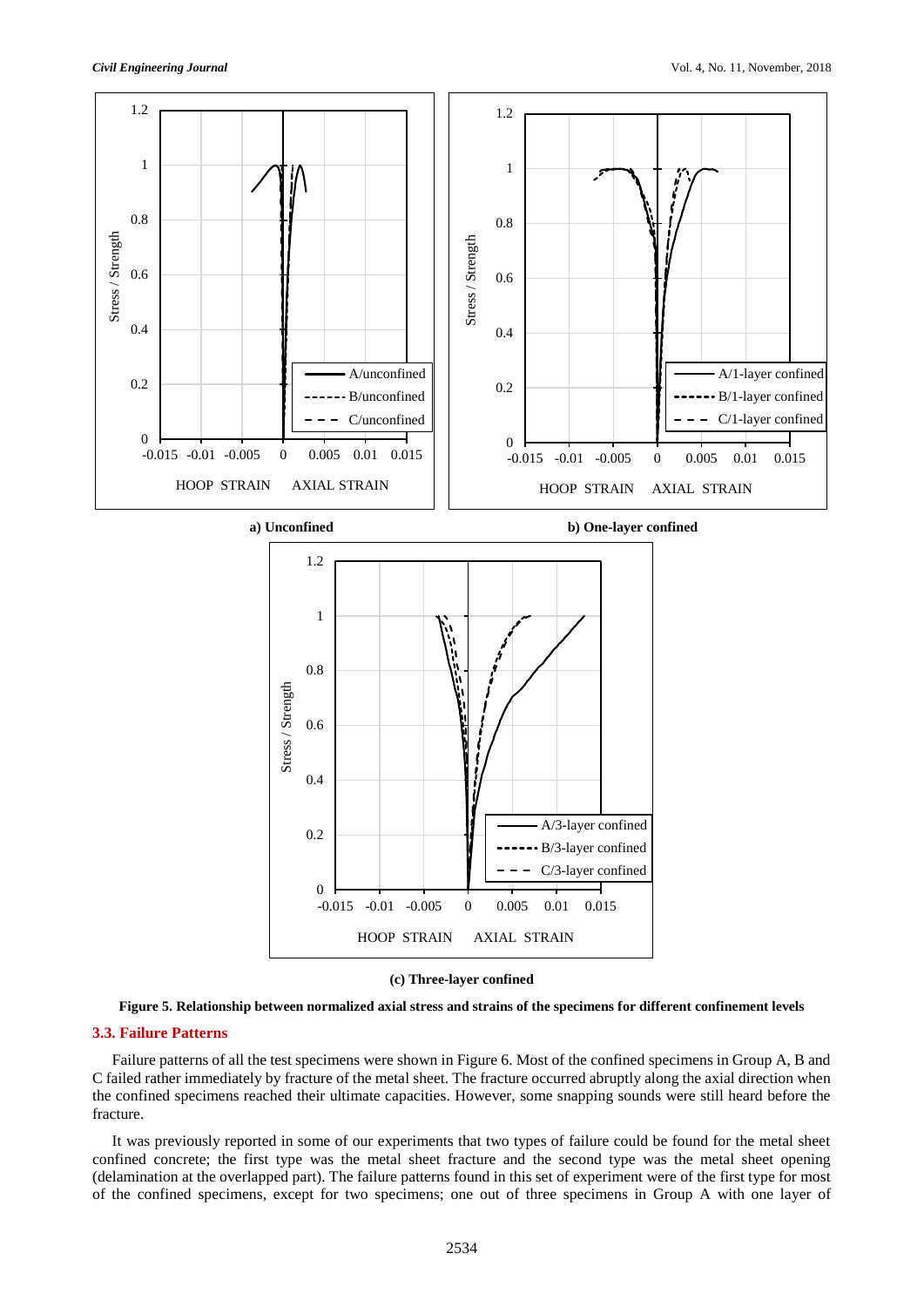confinement (cf. Figure 5 (b)–middle specimen) showed failure with opening of metal sheet at the overlapped part, and one out of three specimens in Group C with three layers of confinement showed failure with opening at the outermost layer of the metal sheet (cf. Figure 5 (i)–middle specimen). For the first type of failure, the tearing off, of the metal sheet appeared at various weak positions on the metal sheet jacket, i.e. not on the overlapped regions. For these specimens, it seemed that the overlapped region of the metal sheet was sufficient that the delamination between the overlapping regions did not occur before failure. It was also observed that the metal sheet and the epoxy worked together as a jacketing system to the concrete core. Bonding between the metal sheet jacket and the concrete core seemed to be sufficient that, at failure, some concrete on surface of the specimen came off together with the inner-layer jacket. For three-layer confined specimens, the fracture on the jacket appeared on all the layers before the specimens failed for most of the specimens. There was only one specimen that the outermost layer showed opening of the overlapped part, whereas fracture was noticed at the inner layers (cf. Figure 5 (i)–middle specimen). It was hard to identify which layer of the material failed first during the laboratory experiment.



**Figure 6. Failure patterns of the test specimens**



### **4. Further Discussions**

#### **4.1. Comparison to the Past Finite Element Results**

It could be seen from the laboratory results that compressive strength of the core concrete had some effects on the axial strength increase of the metal sheet confined concrete specimens. Effectiveness of the metal sheet confinement could be considered by the normalized axial strength, i.e. the ratio between the axial strength of a confined specimen  $(f'_{cc})$  and its original axial strength (unconfined strength)  $(f'_{co})$ . In Figure 7 (left), relationships between the normalized strength  $(f'_{cc}/f'_{co})$  and the number of layers were plotted using the information from the laboratory. Linear relations were presented; the corresponding trend lines were fitted to pass through the value  $f'_{cc}/f'_{co} = 1$ , which was reasonable as the axial strength of the specimens should be equal to  $f'_{co}$  for unconfined specimens, i.e. specimens with zero layer of confinement. All the results suggested that adding layers of metal sheet confinement led to improvement of the axial capacity of the concrete specimens. However, with the same amount of metal sheet application, it was observed that the concrete specimens with low concrete strength were enhanced relatively to their unconfined strength in a greater percentage than the concrete specimens with higher concrete strength.

The finding was also observed in the past finite element analyses by Hongsinlark [15], in which some parametric studies were conducted. Some observations herein are made to connect the similar findings in the past computational study to the present experimental study with emphasis on the effect of concrete strength. Size of the cylindrical specimens in [15] was the same as the standard cylinders, i.e. with 15 cm diameter and 30 cm height. In the past work, three concrete strengths were 22, 32 and 42 MPa, and the yield stress of the metal sheet was 550 MPa as specified from the manufacturer. It should be noted that these properties were different from the properties of our test specimens in this paper, despite having the same size. The finite element analysis was based on modeling the metal sheet confined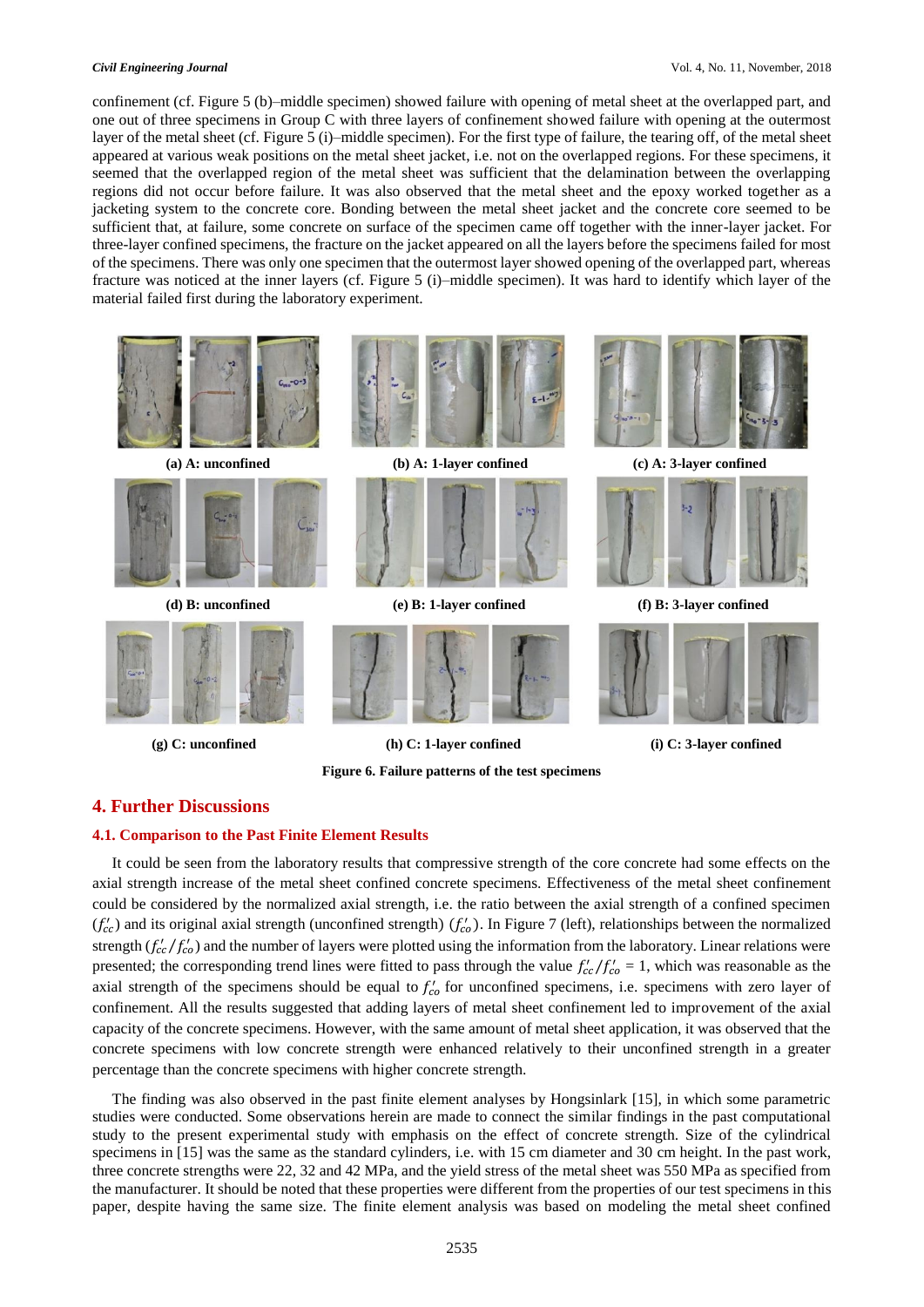specimens using three materials; concrete was modeled using Drucker-Prager yield criterion, the metal sheet was modeled based on Von Mises yield criterion, and the epoxy resin was modeled using interface elements with bi-linear softening relation. Details of the model was described in [15].

In Figure 7 (right), relationships between the normalized strength  $(f'_{cc}/f'_{co})$  and the number of layers were plotted using the past results from the finite element analysis. Comparing to our laboratory results, the same information was obtained; the lower concrete strength specimens had higher percent strength increase when confined with the same amount of metal sheet. Both the experimental and numerical results showed that compressive strength of the core concrete had an effect on axial compression behavior of the confined specimens. The increase of stiffness in axial direction also related to the increase of stiffness in lateral (radial) direction of the concrete specimens. With a higher lateral stiffness, the lateral expansion of the higher strength concrete specimen was less. Relatively less efficiency in axial strength increase could be obtained. The similar observations were found in case of the FRP confined concrete [16-18, 24-25].



**Figure 7. Comparison of the normalized strengths from the experiment (left) and the finite element modeling (right)**

#### **4.2. Comparison to the Strength Improvement Equation**

Among many strength improvement equations proposed in many previous literatures, it was mentioned in the work of Hongsinlark (2013) [15] that the strength equation by Richart et al. (1928) [20] could give a reasonable strength prediction for the metal sheet confined cylinders. For tri-axially loaded concrete, strength of the confined concrete can be described using the following equation:

$$
\frac{f'_{cc}}{f'_{co}} = 1 + k \frac{f_1}{f'_{co}} \tag{1}
$$

Where  $f'_{cc}$  and  $f'_{co}$  refer to axial strengths (peak stresses) of confined concrete specimen and axial strength of unconfined concrete specimens, respectively. The variable  $f_l$  denotes the confining pressure which can be formulated using equilibrium condition to relate to the stress in the confining material as:

$$
f_1 = \frac{2ntf_m}{D} \tag{2}
$$

Where  $D$  the diameter of the cylindrical specimen,  $n$  is the number of layers of metal sheet confinement,  $t$  the thickness of each metal sheet layer, and  $f_m$  is here taken as the yield stress of the metal sheet. The normalized strength  $f'_{cc}/f'_{co}$  is known as the confinement effectiveness and the normalized confining pressure  $f_l/f_{co}$  is also known as the confinement ratio. Plots of these two nominal variables are typically used to maintain comparable relations among specimens having different parameters. For uniform confining pressure, the confinement effectiveness coefficient  $k$  could be expressed as 4.1 [21].

In Figure 8, relationships between the normalized strength and the normalized confining pressure were plotted. Both the experimental results and the numerical results were plotted together. The results from the finite element analysis exhibited close relations to the Richart's Equation for all the concrete strengths. The effect of different concrete strengths on strength equations was hardly noticed. On the other hand, the results from the laboratory experiment provided a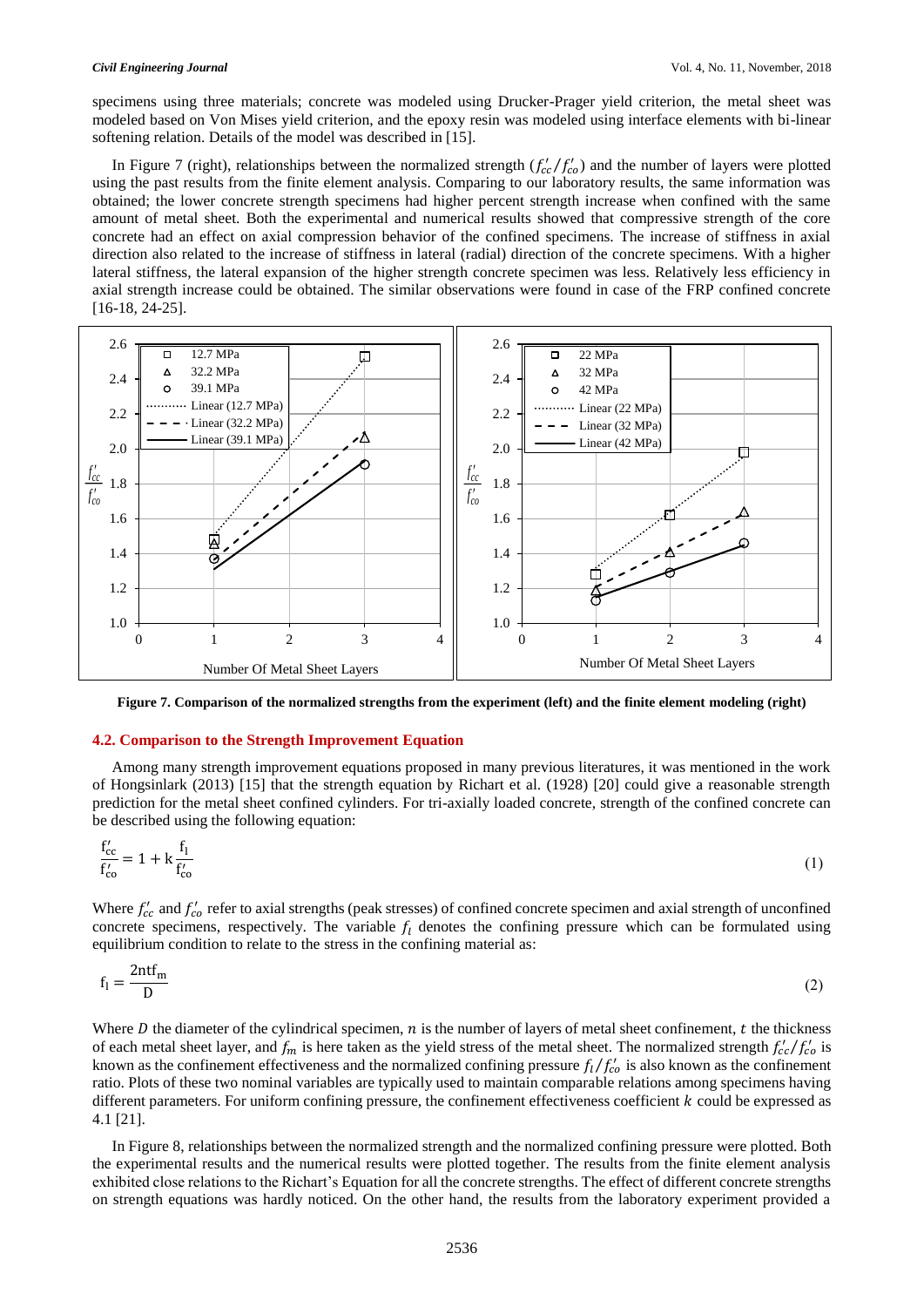slightly different relations from the Richart's Equation; it could be seen that relations from Group B and C were close and both provided trends of higher strength improvement as compared to the predicted relations, implying that confinement effectiveness of the tested specimens in both groups was higher than expected from the Richart's Equation. Based on the past test results from our laboratory [10], the confinement effectiveness coefficients of the cylindrical specimens were likely to be higher than the value given in the Richart's Equation. An exception could be seen in Group A specimens, where the strength improvement trend was lower than the Richart Equation and obviously diverged from the other group specimens. Due to the limited number of specimens in this group, it would be difficult to conclude on this issue at present. Additional laboratory experiments and finite element analysis would be needed.



**Figure 8. Relationship between the normalized strengths and the normalized lateral confining pressure**

## **5. Conclusions**

In this paper**,** effect of concrete strength on axial compressive behavior were studied. The following conclusions can be made:

- Concrete specimens with low concrete strength can be enhanced in a greater percentage relatively to its unconfined strength, as compared to the concrete specimens with higher concrete strength. With lower axial stiffness and lateral stiffness, the metal sheet confinement is more efficient in improving axial compressive capacity of the lower strength concrete specimens.
- For a given concrete strength, adding more layers of metal sheet confinement leads to higher axial compressive strength in a quite linear relation, and also affects axial behavior of confined concrete.
- Confined specimens tend to fail in a quite sudden manner due to tension in the hoop direction, either by fracture of the metal sheet or by delamination. The fracture occurs at various weak positions but not on the overlapped region of the metal sheet jacket when the confined specimens reach their ultimate capacities. Some snapping sounds can be heard before the fracture.
- The existing relation of normalized strength and the normalized confining pressure of metal sheet confined concrete cylinders suggested that the confinement equation given by Richart et al. (1928) might be fairly and conservatively adopted except the case of the specimens with a very low concrete strength.

# **6. Acknowledgement**

The authors would like to thank the Sustainable Infrastructure Research and Development Center (SIRDC) and Faculty of Engineering, Khon Kaen University, Thailand, for providing facilities and supports.

# **7. Conflicts of Interest**

The authors declare no conflict of interest.